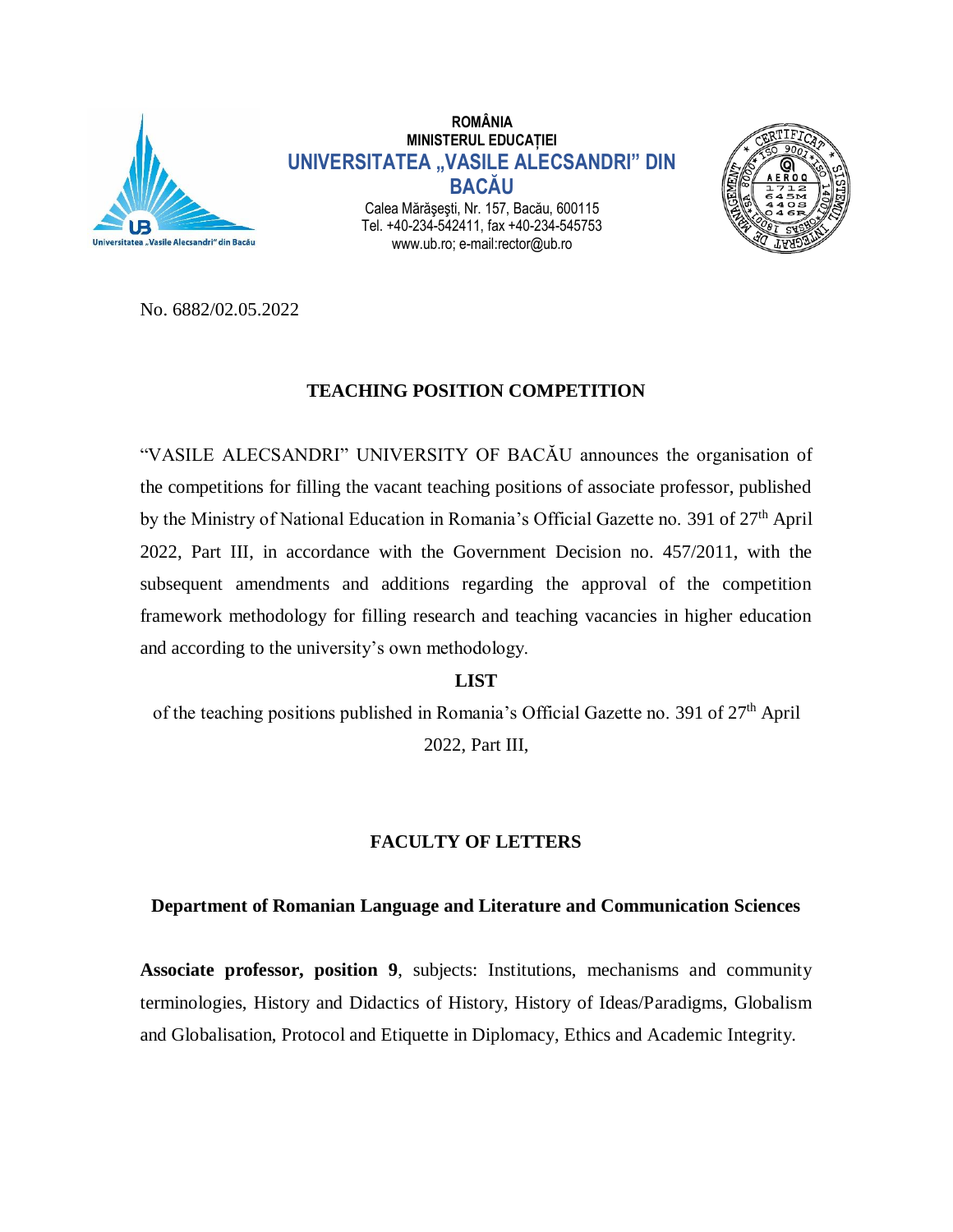### **FACULTY OF MOVEMENT, SPORT AND HEALTH SCIENCES**

### **Department of Physical Education and Sports Performance**

**Associate professor, position 10,** subjects: Methodology of teaching athletics in schools (C, Pw), Theory and practice of athletics (Pw), Sports equipment, facilities and devices (C,S), Adaptation and recovery of the body to and after exercise (C), Practical training in sports facilities (P).

### **Department of Physical Therapy and Occupational Therapy**

**Associate professor, position 13**, subjects: Fundamentals of Academic Integrity (C,S), Volleyball Theory and Practice (C, Pw), Bodybuilding Fitness (C, Pw), Ethics and Deontology in Occupational Therapy (C,S).

**Associate professor, position 14**, subjects: General Basics of Physical Therapy (C, Pw), Specialised Practice 1 (P).

#### **COMPETITION CALENDAR**

Registration period: 27.04.2022-10.06.2022 Resolution of the Commission verifying the information from the Minimum Standards Sheet: 14.06.2022 Legal approval: 15.06.2022 Competition events: 27.06.2022-01.07.2022 Display of results:: 04.07.2022 (09.00) Submission of appeals (if applicable): 04.07.2022-06.07.2022 Appeal resolution: 07-08.07.2022 Display of final results: 11.07.2022 Validation by the Board of Administration and University Senate: 12.07.2022